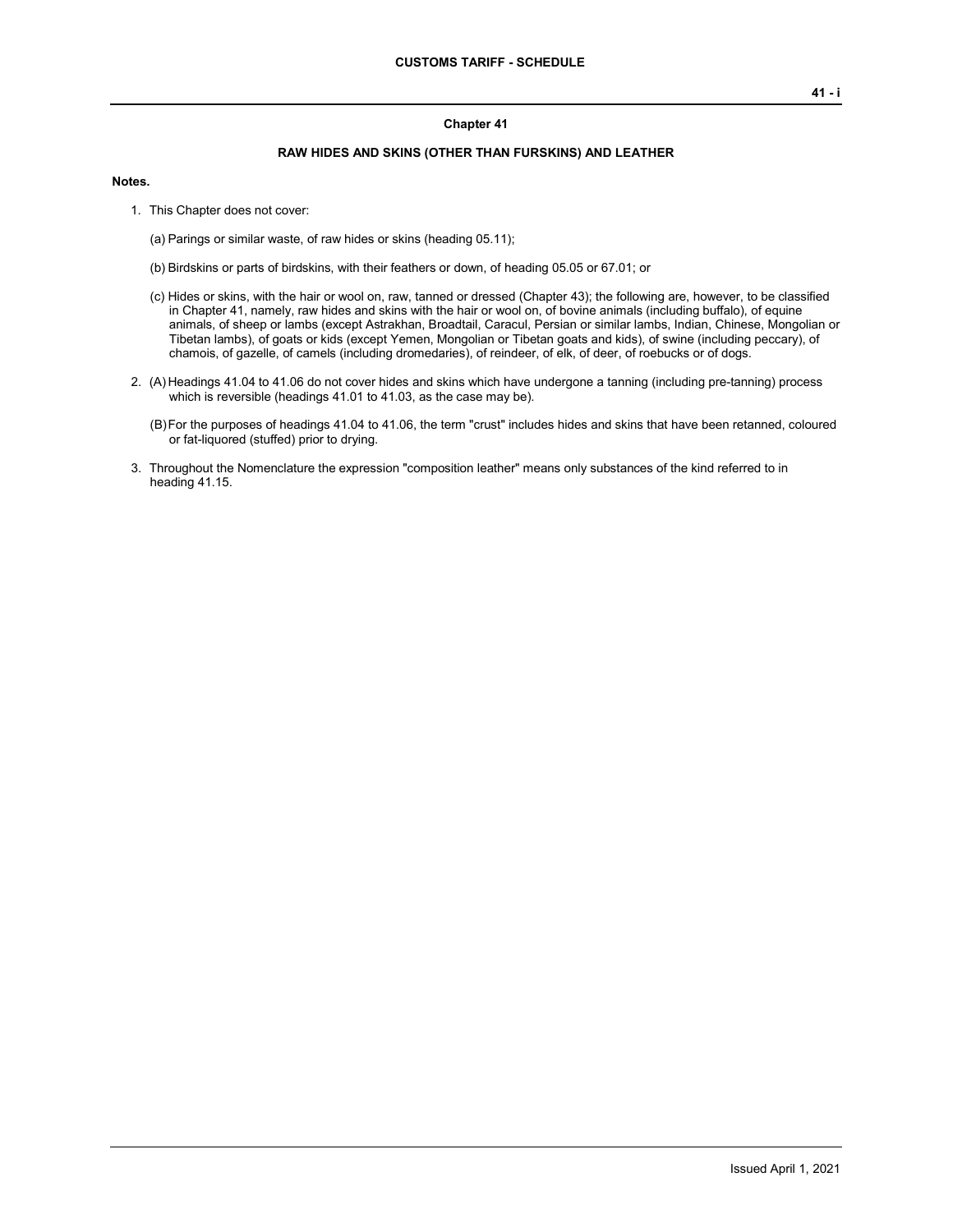## **CUSTOMS TARIFF - SCHEDULE**

| <b>Tariff</b><br>Item     | <b>SS</b> | <b>Description of Goods</b>                                                                                                                                                                                                                                  | Unit of<br>Meas.  | <b>MFN</b><br>Tariff | <b>Applicable</b><br><b>Preferential Tariffs</b>                                                                                         |
|---------------------------|-----------|--------------------------------------------------------------------------------------------------------------------------------------------------------------------------------------------------------------------------------------------------------------|-------------------|----------------------|------------------------------------------------------------------------------------------------------------------------------------------|
| 41.01                     |           | Raw hides and skins of bovine (including buffalo) or equine animals<br>(fresh, or salted, dried, limed, pickled or otherwise preserved, but not<br>tanned, parchment-dressed or further prepared), whether or not<br>dehaired or split.                      |                   |                      |                                                                                                                                          |
|                           |           | 4101.20.00 00 -Whole hides and skins, unsplit, of a weight per skin not exceeding 8 kg<br>when simply dried, 10 kg when dry-salted, or 16 kg when fresh, wet-<br>salted or otherwise preserved                                                               | <b>NMB</b>        | Free                 | AUT, NZT, CCCT, LDCT,<br>GPT, UST, MXT, CIAT,<br>CT, CRT, IT, NT, SLT,<br>PT, COLT, JT, PAT,<br>HNT, KRT, CEUT, UAT,<br>CPTPT, UKT: Free |
| 4101.50.00                |           | -Whole hides and skins, of a weight exceeding 16 kg                                                                                                                                                                                                          |                   | Free                 | AUT, NZT, CCCT, LDCT,<br>GPT, UST, MXT, CIAT,<br>CT, CRT, IT, NT, SLT,<br>PT, COLT, JT, PAT,<br>HNT, KRT, CEUT, UAT,<br>CPTPT, UKT: Free |
|                           |           |                                                                                                                                                                                                                                                              | <b>NMB</b><br>NMB |                      |                                                                                                                                          |
|                           |           | 4101.90.00 00 - Other, including butts, bends and bellies                                                                                                                                                                                                    | <b>KGM</b>        | Free                 | AUT, NZT, CCCT, LDCT,<br>GPT, UST, MXT, CIAT,<br>CT, CRT, IT, NT, SLT,<br>PT, COLT, JT, PAT,<br>HNT, KRT, CEUT, UAT,<br>CPTPT, UKT: Free |
| 41.02                     |           | Raw skins of sheep or lambs (fresh, or salted, dried, limed, pickled or<br>otherwise preserved, but not tanned, parchment-dressed or further<br>prepared), whether or not with wool on or split, other than those<br>excluded by Note 1 (c) to this Chapter. |                   |                      |                                                                                                                                          |
|                           |           | 4102.10.00 00 - With wool on                                                                                                                                                                                                                                 | NMB               | Free                 | CCCT, LDCT, GPT,<br>UST, MXT, CIAT, CT,<br>CRT, IT, NT, SLT, PT,<br>COLT, JT, PAT, HNT,<br>KRT, CEUT, UAT,<br>CPTPT, UKT: Free           |
|                           |           | -Without wool on:                                                                                                                                                                                                                                            |                   |                      |                                                                                                                                          |
| 4102.21.00 00 - - Pickled |           |                                                                                                                                                                                                                                                              | KGM               | Free                 | AUT, NZT, CCCT, LDCT,<br>GPT, UST, MXT, CIAT,<br>CT, CRT, IT, NT, SLT,<br>PT, COLT, JT, PAT,<br>HNT, KRT, CEUT, UAT,<br>CPTPT, UKT: Free |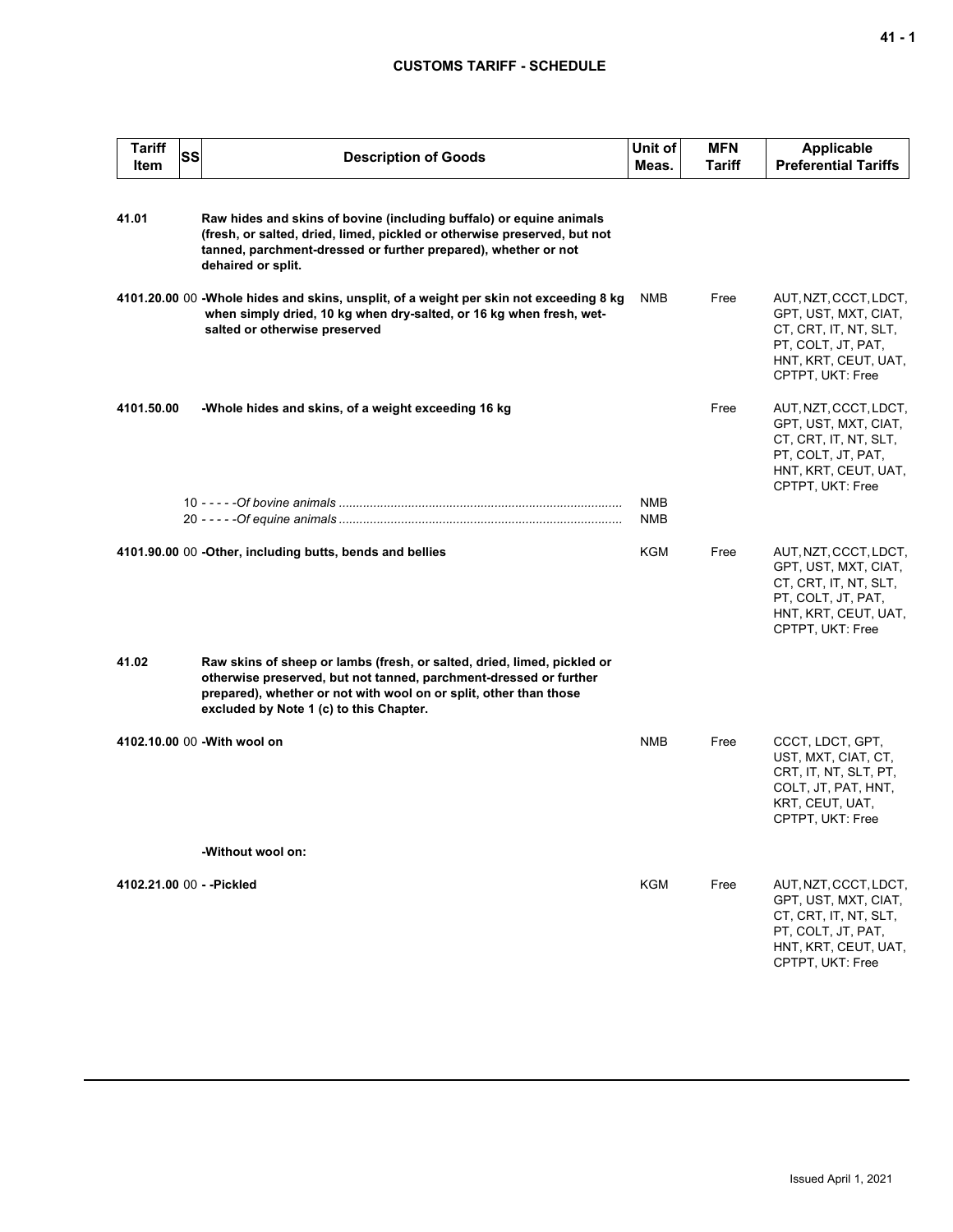| <b>Tariff</b><br><b>SS</b>  | <b>Description of Goods</b>                                                                                                                                                                                                                                     | Unit of    | <b>MFN</b>    | Applicable                                                                                                                               |
|-----------------------------|-----------------------------------------------------------------------------------------------------------------------------------------------------------------------------------------------------------------------------------------------------------------|------------|---------------|------------------------------------------------------------------------------------------------------------------------------------------|
| Item                        |                                                                                                                                                                                                                                                                 | Meas.      | <b>Tariff</b> | <b>Preferential Tariffs</b>                                                                                                              |
| 4102.29.00 00 - - Other     |                                                                                                                                                                                                                                                                 | <b>KGM</b> | Free          | AUT, NZT, CCCT, LDCT,<br>GPT, UST, MXT, CIAT,<br>CT, CRT, IT, NT, SLT,<br>PT, COLT, JT, PAT,<br>HNT, KRT, CEUT, UAT,<br>CPTPT, UKT: Free |
| 41.03                       | Other raw hides and skins (fresh, or salted, dried, limed, pickled or<br>otherwise preserved, but not tanned, parchment-dressed or further<br>prepared), whether or not dehaired or split, other than those excluded<br>by Note 1 (b) or 1 (c) to this Chapter. |            |               |                                                                                                                                          |
| 4103.20.00 00 - Of reptiles |                                                                                                                                                                                                                                                                 | <b>NMB</b> | Free          | AUT, NZT, CCCT, LDCT,<br>GPT, UST, MXT, CIAT,<br>CT, CRT, IT, NT, SLT,<br>PT, COLT, JT, PAT,<br>HNT, KRT, CEUT, UAT,<br>CPTPT, UKT: Free |
| 4103.30.00 00 -Of swine     |                                                                                                                                                                                                                                                                 |            | Free          | AUT, NZT, CCCT, LDCT,<br>GPT, UST, MXT, CIAT,<br>CT, CRT, IT, NT, SLT,<br>PT, COLT, JT, PAT,<br>HNT, KRT, CEUT, UAT,<br>CPTPT, UKT: Free |
| 4103.90.00 00 -Other        |                                                                                                                                                                                                                                                                 | KGM        | Free          | AUT, NZT, CCCT, LDCT,<br>GPT, UST, MXT, CIAT,<br>CT, CRT, IT, NT, SLT,<br>PT, COLT, JT, PAT,<br>HNT, KRT, CEUT, UAT,<br>CPTPT, UKT: Free |
| 41.04                       | Tanned or crust hides and skins of bovine (including buffalo) or equine<br>animals, without hair on, whether or not split, but not further prepared.                                                                                                            |            |               |                                                                                                                                          |
|                             | -In the wet state (including wet-blue):                                                                                                                                                                                                                         |            |               |                                                                                                                                          |
|                             | 4104.11.00 00 - - Full grains, unsplit; grain splits                                                                                                                                                                                                            |            | Free          | AUT, NZT, CCCT, LDCT,<br>GPT, UST, MXT, CIAT,<br>CT, CRT, IT, NT, SLT,<br>PT, COLT, JT, PAT,<br>HNT, KRT, CEUT, UAT,<br>CPTPT, UKT: Free |
| 4104.19.00 00 - - Other     |                                                                                                                                                                                                                                                                 |            | Free          | AUT, NZT, CCCT, LDCT,<br>GPT, UST, MXT, CIAT,<br>CT, CRT, IT, NT, SLT,<br>PT, COLT, JT, PAT,<br>HNT, KRT, CEUT, UAT,<br>CPTPT, UKT: Free |
|                             | -In the dry state (crust):                                                                                                                                                                                                                                      |            |               |                                                                                                                                          |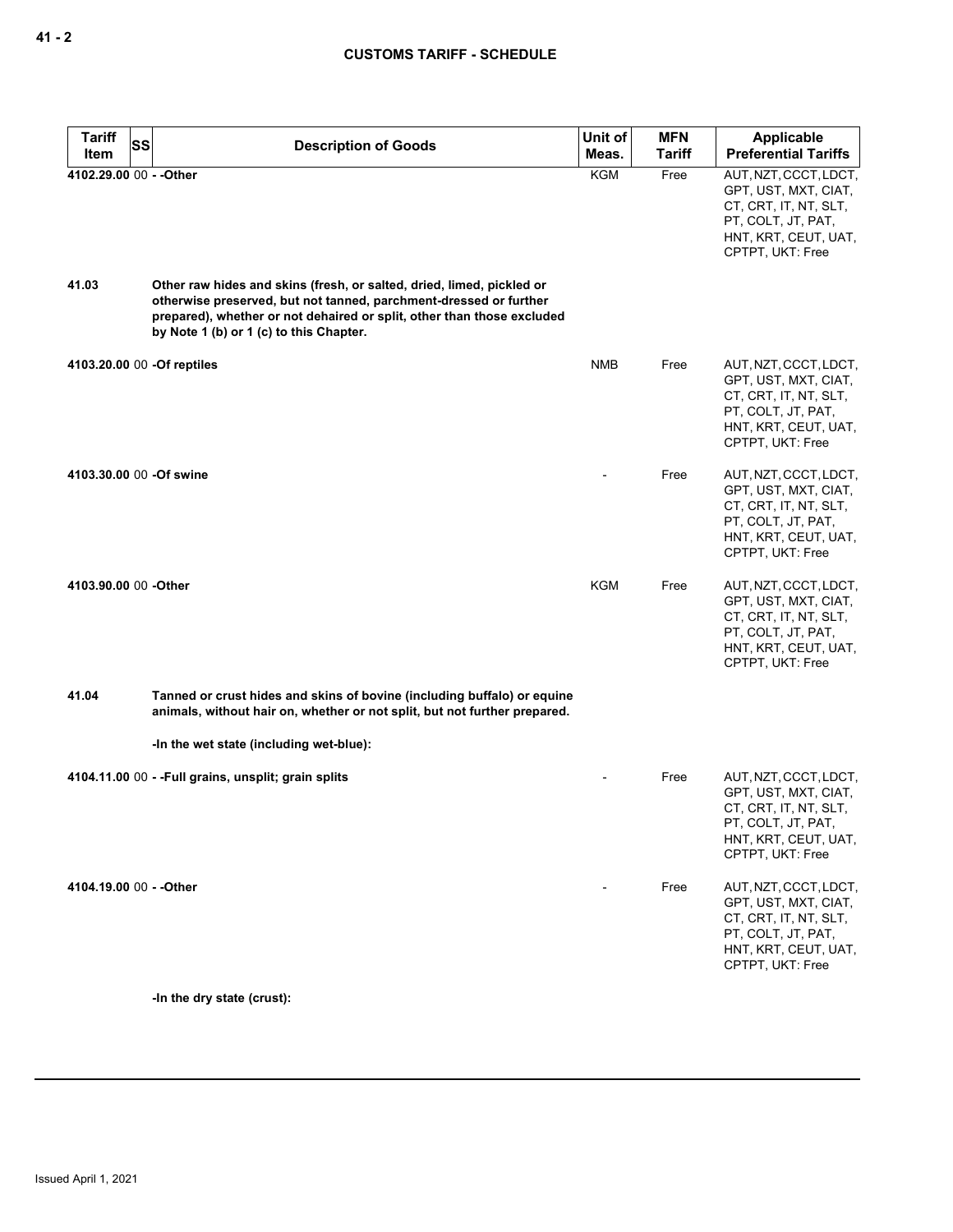| <b>Tariff</b><br><b>SS</b> | <b>Description of Goods</b>                                                                                                   | Unit of    | <b>MFN</b>    | <b>Applicable</b>                                                                                                                                                 |
|----------------------------|-------------------------------------------------------------------------------------------------------------------------------|------------|---------------|-------------------------------------------------------------------------------------------------------------------------------------------------------------------|
| <b>Item</b>                |                                                                                                                               | Meas.      | <b>Tariff</b> | <b>Preferential Tariffs</b>                                                                                                                                       |
| 4104.49.00 00 - - Other    | 4104.41.00 00 - - Full grains, unsplit; grain splits                                                                          |            | Free<br>Free  | AUT, NZT, CCCT, LDCT,<br>GPT, UST, MXT, CIAT,<br>CT, CRT, IT, NT, SLT,<br>PT, COLT, JT, PAT,<br>HNT, KRT, CEUT, UAT,<br>CPTPT, UKT: Free<br>AUT, NZT, CCCT, LDCT, |
|                            |                                                                                                                               |            |               | GPT, UST, MXT, CIAT,<br>CT, CRT, IT, NT, SLT,<br>PT, COLT, JT, PAT,<br>HNT, KRT, CEUT, UAT,<br>CPTPT, UKT: Free                                                   |
| 41.05                      | Tanned or crust skins of sheep or lambs, without wool on, whether or<br>not split, but not further prepared.                  |            |               |                                                                                                                                                                   |
|                            | 4105.10.00 00 - In the wet state (including wet-blue)                                                                         | <b>MTK</b> | Free          | AUT, NZT, CCCT, LDCT,<br>GPT, UST, MXT, CIAT,<br>CT, CRT, IT, NT, SLT,<br>PT, COLT, JT, PAT,<br>HNT, KRT, CEUT, UAT,<br>CPTPT, UKT: Free                          |
|                            | 4105.30.00 00 - In the dry state (crust)                                                                                      |            | Free          | AUT, NZT, CCCT, LDCT,<br>GPT, UST, MXT, CIAT,<br>CT, CRT, IT, NT, SLT,<br>PT, COLT, JT, PAT,<br>HNT, KRT, CEUT, UAT,<br>CPTPT, UKT: Free                          |
| 41.06                      | Tanned or crust hides and skins of other animals, without wool or hair<br>on, whether or not split, but not further prepared. |            |               |                                                                                                                                                                   |
|                            | -Of goats or kids:                                                                                                            |            |               |                                                                                                                                                                   |
|                            | 4106.21.00 00 - - In the wet state (including wet-blue)                                                                       | <b>MTK</b> | Free          | AUT, NZT, CCCT, LDCT,<br>GPT, UST, MXT, CIAT,<br>CT, CRT, IT, NT, SLT,<br>PT, COLT, JT, PAT,<br>HNT, KRT, CEUT, UAT,<br>CPTPT, UKT: Free                          |
|                            | 4106.22.00 00 - - In the dry state (crust)                                                                                    |            | Free          | AUT, NZT, CCCT, LDCT,<br>GPT, UST, MXT, CIAT,<br>CT, CRT, IT, NT, SLT,<br>PT, COLT, JT, PAT,<br>HNT, KRT, CEUT, UAT,<br>CPTPT, UKT: Free                          |

**-Of swine:**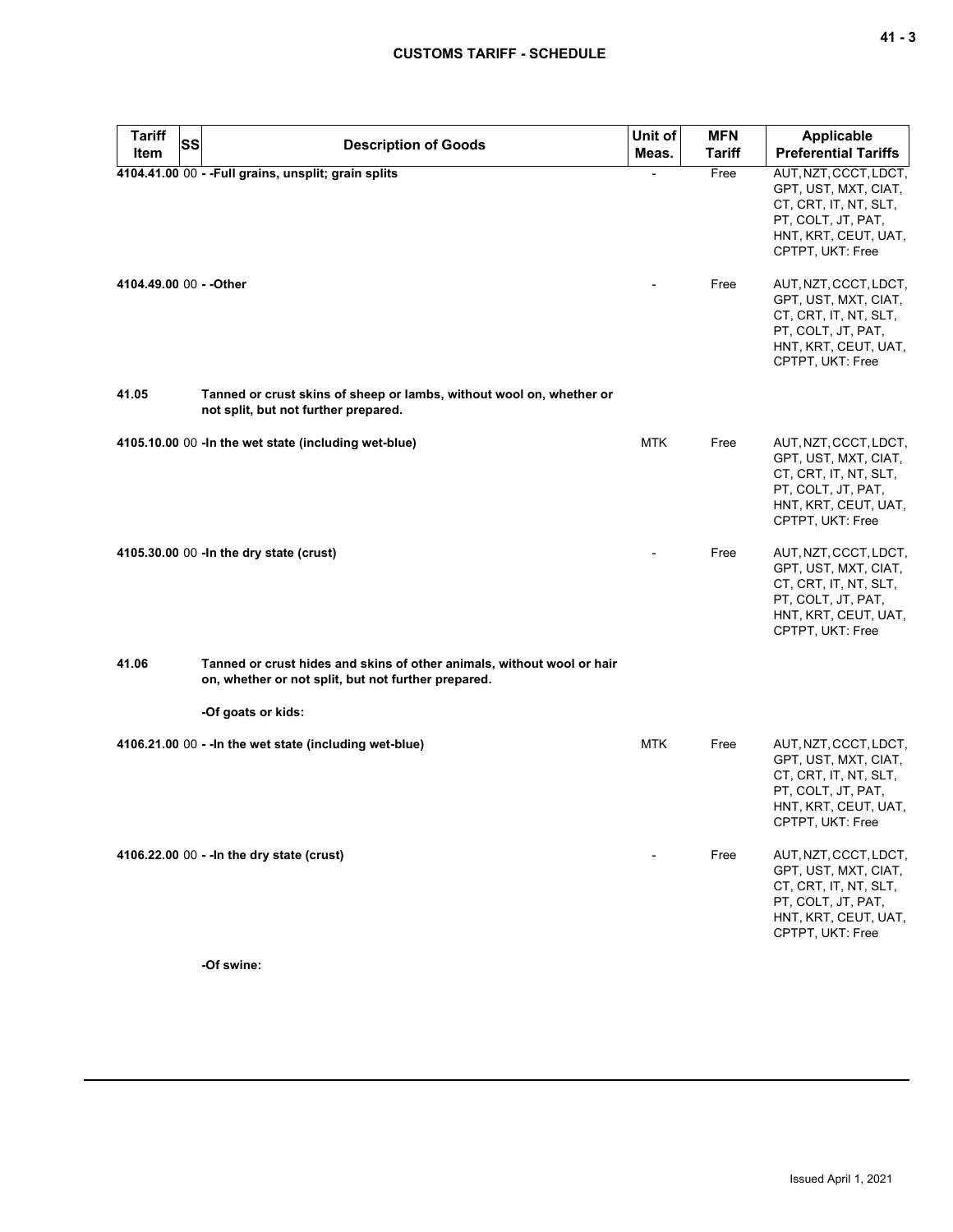| <b>Tariff</b><br><b>SS</b> | <b>Description of Goods</b>                                                                                                                                                                                                  | Unit of    | <b>MFN</b>    | Applicable                                                                                                                               |
|----------------------------|------------------------------------------------------------------------------------------------------------------------------------------------------------------------------------------------------------------------------|------------|---------------|------------------------------------------------------------------------------------------------------------------------------------------|
| Item                       |                                                                                                                                                                                                                              | Meas.      | <b>Tariff</b> | <b>Preferential Tariffs</b>                                                                                                              |
|                            | 4106.31.00 00 - - In the wet state (including wet-blue)                                                                                                                                                                      | <b>MTK</b> | Free          | AUT, NZT, CCCT, LDCT,<br>GPT, UST, MXT, CIAT,<br>CT, CRT, IT, NT, SLT,<br>PT, COLT, JT, PAT,<br>HNT, KRT, CEUT, UAT,<br>CPTPT, UKT: Free |
|                            | 4106.32.00 00 - - In the dry state (crust)                                                                                                                                                                                   | <b>MTK</b> | Free          | AUT, NZT, CCCT, LDCT,<br>GPT, UST, MXT, CIAT,<br>CT, CRT, IT, NT, SLT,<br>PT, COLT, JT, PAT,<br>HNT, KRT, CEUT, UAT,<br>CPTPT, UKT: Free |
| 4106.40.00 00 -Of reptiles |                                                                                                                                                                                                                              |            | Free          | CCCT, LDCT, GPT,<br>UST, MXT, CIAT, CT,<br>CRT, IT, NT, SLT, PT,<br>COLT, JT, PAT, HNT,<br>KRT, CEUT, UAT,<br>CPTPT, UKT: Free           |
|                            | -Other:                                                                                                                                                                                                                      |            |               |                                                                                                                                          |
|                            | 4106.91.00 00 - - In the wet state (including wet-blue)                                                                                                                                                                      | <b>MTK</b> | Free          | AUT, NZT, CCCT, LDCT,<br>GPT, UST, MXT, CIAT,<br>CT, CRT, IT, NT, SLT,<br>PT, COLT, JT, PAT,<br>HNT, KRT, CEUT, UAT,<br>CPTPT, UKT: Free |
|                            | 4106.92.00 00 - - In the dry state (crust)                                                                                                                                                                                   | <b>MTK</b> | Free          | AUT, NZT, CCCT, LDCT,<br>GPT, UST, MXT, CIAT,<br>CT, CRT, IT, NT, SLT,<br>PT, COLT, JT, PAT,<br>HNT, KRT, CEUT, UAT,<br>CPTPT, UKT: Free |
| 41.07                      | Leather further prepared after tanning or crusting, including parchment-<br>dressed leather, of bovine (including buffalo) or equine animals, without<br>hair on, whether or not split, other than leather of heading 41.14. |            |               |                                                                                                                                          |
|                            | -Whole hides and skins:                                                                                                                                                                                                      |            |               |                                                                                                                                          |
|                            | 4107.11.00 00 - - Full grains, unsplit                                                                                                                                                                                       | <b>MTK</b> | Free          | AUT, NZT, CCCT, LDCT,<br>GPT, UST, MXT, CIAT,<br>CT, CRT, IT, NT, SLT,<br>PT, COLT, JT, PAT,<br>HNT, KRT, CEUT, UAT,<br>CPTPT, UKT: Free |
|                            | 4107.12.00 00 - - Grain splits                                                                                                                                                                                               | <b>MTK</b> | Free          | AUT, NZT, CCCT, LDCT,<br>GPT, UST, MXT, CIAT,<br>CT, CRT, IT, NT, SLT,<br>PT, COLT, JT, PAT,<br>HNT, KRT, CEUT, UAT,<br>CPTPT, UKT: Free |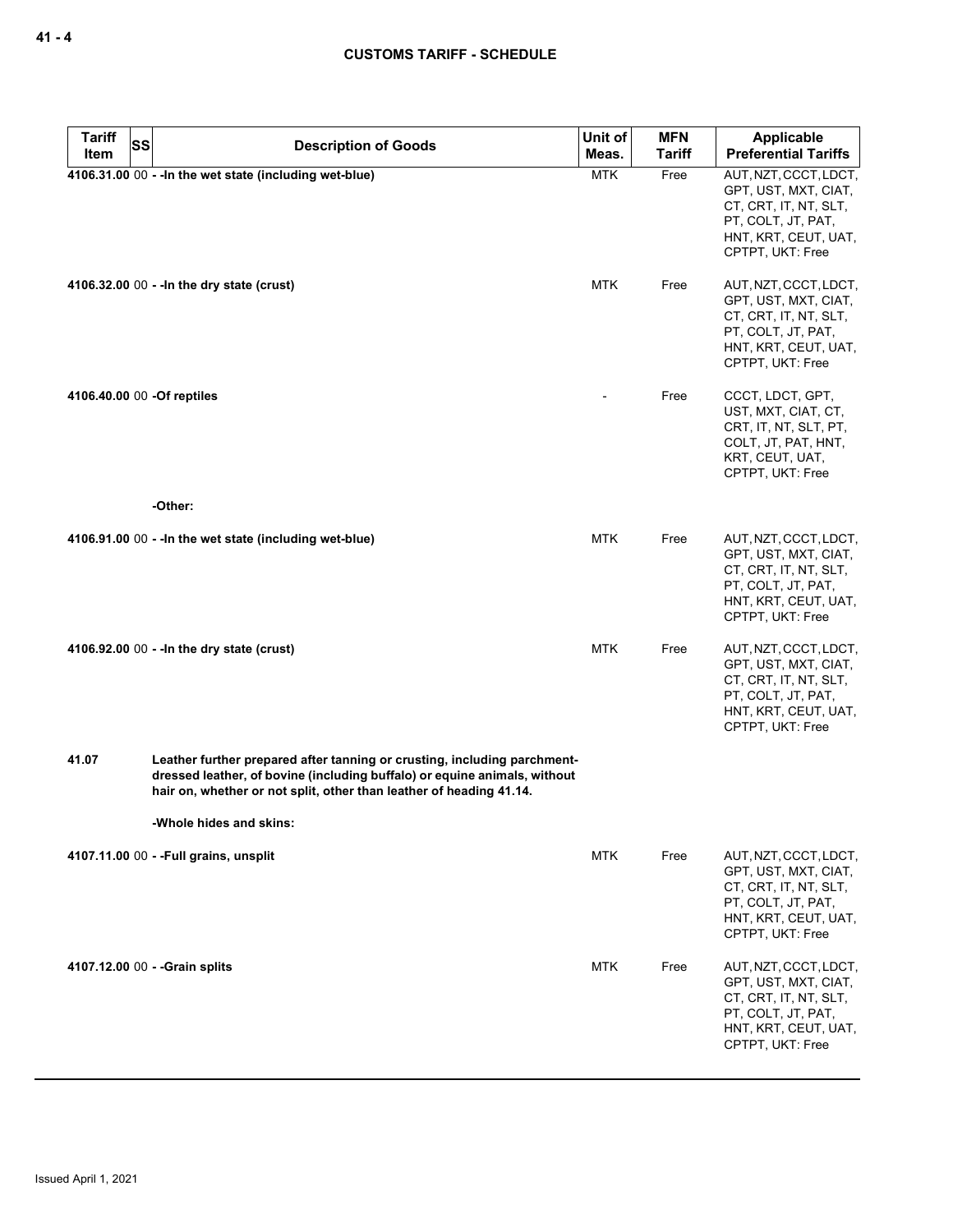| <b>Tariff</b><br><b>SS</b> | <b>Description of Goods</b>                                                                                                                                                                                | Unit of    | <b>MFN</b>    | Applicable                                                                                                                               |
|----------------------------|------------------------------------------------------------------------------------------------------------------------------------------------------------------------------------------------------------|------------|---------------|------------------------------------------------------------------------------------------------------------------------------------------|
| Item                       |                                                                                                                                                                                                            | Meas.      | <b>Tariff</b> | <b>Preferential Tariffs</b>                                                                                                              |
| 4107.19.00 00 - - Other    | -Other, including sides:                                                                                                                                                                                   | <b>MTK</b> | Free          | AUT, NZT, CCCT, LDCT,<br>GPT, UST, MXT, CIAT,<br>CT, CRT, IT, NT, SLT,<br>PT, COLT, JT, PAT,<br>HNT, KRT, CEUT, UAT,<br>CPTPT, UKT: Free |
|                            |                                                                                                                                                                                                            |            |               |                                                                                                                                          |
|                            | 4107.91.00 00 - - Full grains, unsplit                                                                                                                                                                     |            | Free          | AUT, NZT, CCCT, LDCT,<br>GPT, UST, MXT, CIAT,<br>CT, CRT, IT, NT, SLT,<br>PT, COLT, JT, PAT,<br>HNT, KRT, CEUT, UAT,<br>CPTPT, UKT: Free |
|                            | 4107.92.00 00 - - Grain splits                                                                                                                                                                             | <b>MTK</b> | Free          | AUT, NZT, CCCT, LDCT,<br>GPT, UST, MXT, CIAT,<br>CT, CRT, IT, NT, SLT,<br>PT, COLT, JT, PAT,<br>HNT, KRT, CEUT, UAT,<br>CPTPT, UKT: Free |
| 4107.99.00 00 - - Other    |                                                                                                                                                                                                            |            | Free          | AUT, NZT, CCCT, LDCT,<br>GPT, UST, MXT, CIAT,<br>CT, CRT, IT, NT, SLT,<br>PT, COLT, JT, PAT,<br>HNT, KRT, CEUT, UAT,<br>CPTPT, UKT: Free |
|                            | 4112.00.00 00 Leather further prepared after tanning or crusting including parchment-<br>dressed leather, of sheep or lamb, without wool on, whether or not split,<br>other than leather of heading 41.14. | <b>MTK</b> | Free          | AUT, NZT, CCCT, LDCT,<br>GPT, UST, MXT, CIAT,<br>CT, CRT, IT, NT, SLT,<br>PT, COLT, JT, PAT,<br>HNT, KRT, CEUT, UAT,<br>CPTPT, UKT: Free |
| 41.13                      | Leather further prepared after tanning or crusting, including parchment-<br>dressed leather, of other animals, without wool or hair on, whether or<br>not split, other than leather of heading 41.14.      |            |               |                                                                                                                                          |
|                            | 4113.10.00 00 -Of goats or kids                                                                                                                                                                            | MTK        | Free          | AUT, NZT, CCCT, LDCT,<br>GPT, UST, MXT, CIAT,<br>CT, CRT, IT, NT, SLT,<br>PT, COLT, JT, PAT,<br>HNT, KRT, CEUT, UAT,<br>CPTPT, UKT: Free |
| 4113.20.00 00 -Of swine    |                                                                                                                                                                                                            | <b>MTK</b> | Free          | AUT, NZT, CCCT, LDCT,<br>GPT, UST, MXT, CIAT,<br>CT, CRT, IT, NT, SLT,<br>PT, COLT, JT, PAT,<br>HNT, KRT, CEUT, UAT,<br>CPTPT, UKT: Free |